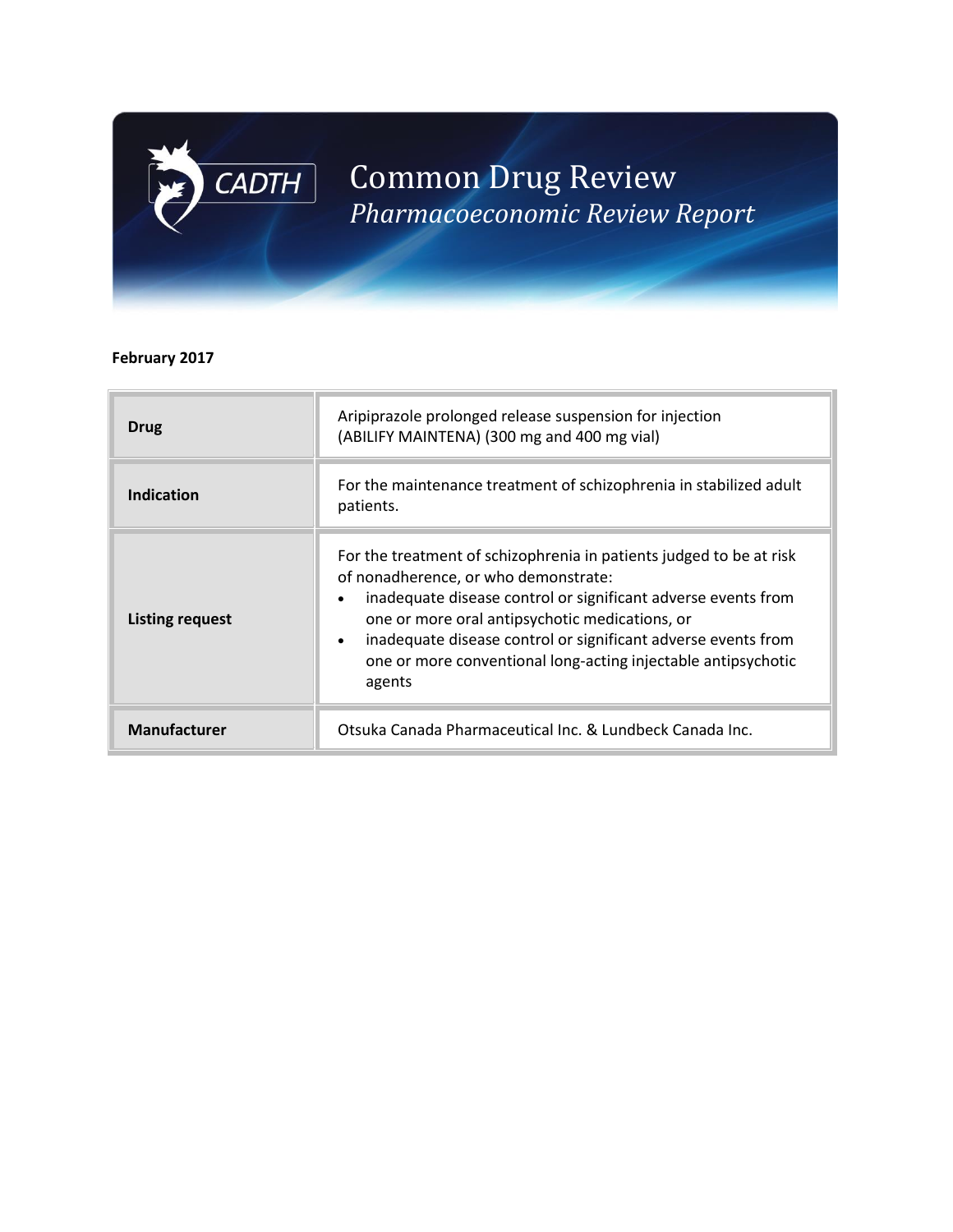This review report was prepared by the Canadian Agency for Drugs and Technologies in Health (CADTH). In addition to CADTH staff, the review team included a clinical expert in psychiatry who provided input on the conduct of the review and the interpretation of findings.

Aripiprazole prolonged release injectable suspension (Abilify Maintena) CADTH Common Drug Review Pharmacoeconomic Report was prepared using PharmaStat data from IMS Health Canada Inc. The analyses, conclusions, opinions and statements expressed are those of the Canadian Agency for Drugs and Technologies in Health and not those of IMS Health Canada Inc.

Through the CADTH Common Drug Review (CDR) process, CADTH undertakes reviews of drug submissions, resubmissions, and requests for advice, and provides formulary listing recommendations to all Canadian publicly funded federal, provincial, and territorial drug plans, with the exception of Quebec.

The report contains an evidence-based clinical and/or pharmacoeconomic drug review, based on published and unpublished material, including manufacturer submissions; studies identified through independent, systematic literature searches; and patient-group submissions. In accordance with *[CDR Update](http://www.cadth.ca/en/products/cdr/cdr-update/cdr-update-87) — Issue 87*, manufacturers may request that confidential information be redacted from the CDR Clinical and Pharmacoeconomic Review Reports.

The information in this report is intended to help Canadian health care decision-makers, health care professionals, health systems leaders, and policy-makers make well-informed decisions and thereby improve the quality of health care services. The information in this report should not be used as a substitute for the application of clinical judgment with respect to the care of a particular patient or other professional judgment in any decision-making process, nor is it intended to replace professional medical advice. While CADTH has taken care in the preparation of this document to ensure that its contents are accurate, complete, and up-to-date as of the date of publication, CADTH does not make any guarantee to that effect. CADTH is not responsible for the quality, currency, propriety, accuracy, or reasonableness of any statements, information, or conclusions contained in the source documentation. CADTH is not responsible for any errors or omissions or injury, loss, or damage arising from or relating to the use (or misuse) of any information, statements, or conclusions contained in or implied by the information in this document or in any of the source documentation.

This document is intended for use in the context of the Canadian health care system. Other health care systems are different; the issues and information related to the subject matter of this document may be different in other jurisdictions and, if used outside of Canada, it is at the user's risk. This disclaimer and any questions or matters of any nature arising from or relating to the content or use (or misuse) of this document will be governed by and interpreted in accordance with the laws of the Province of Ontario and the laws of Canada applicable therein, and all proceedings shall be subject to the exclusive jurisdiction of the courts of the Province of Ontario, Canada.

CADTH takes sole responsibility for the final form and content of this document, subject to the limitations noted above. The statements and conclusions in this document are those of CADTH and not of its advisory committees and reviewers. The statements, conclusions, and views expressed herein do not necessarily represent the views of Health Canada or any Canadian provincial or territorial government. Production of this document is made possible by financial contributions from Health Canada and the governments of Alberta, British Columbia, Manitoba, New Brunswick, Newfoundland and Labrador, Northwest Territories, Nova Scotia, Nunavut, Ontario, Prince Edward Island, Saskatchewan, and Yukon.

You are permitted to make copies of this document for non-commercial purposes, provided it is not modified when reproduced and appropriate credit is given to CADTH. You may not otherwise copy, modify, translate, post on a website, store electronically, republish, or redistribute any material from this document in any form or by any means without the prior written permission of CADTH.

Please contact CADTH's Vice-President of Corporate Services at [corporateservices@cadth.ca](mailto:corporateservices@cadth.ca) with any inquiries about this notice or other legal matters relating to CADTH's services.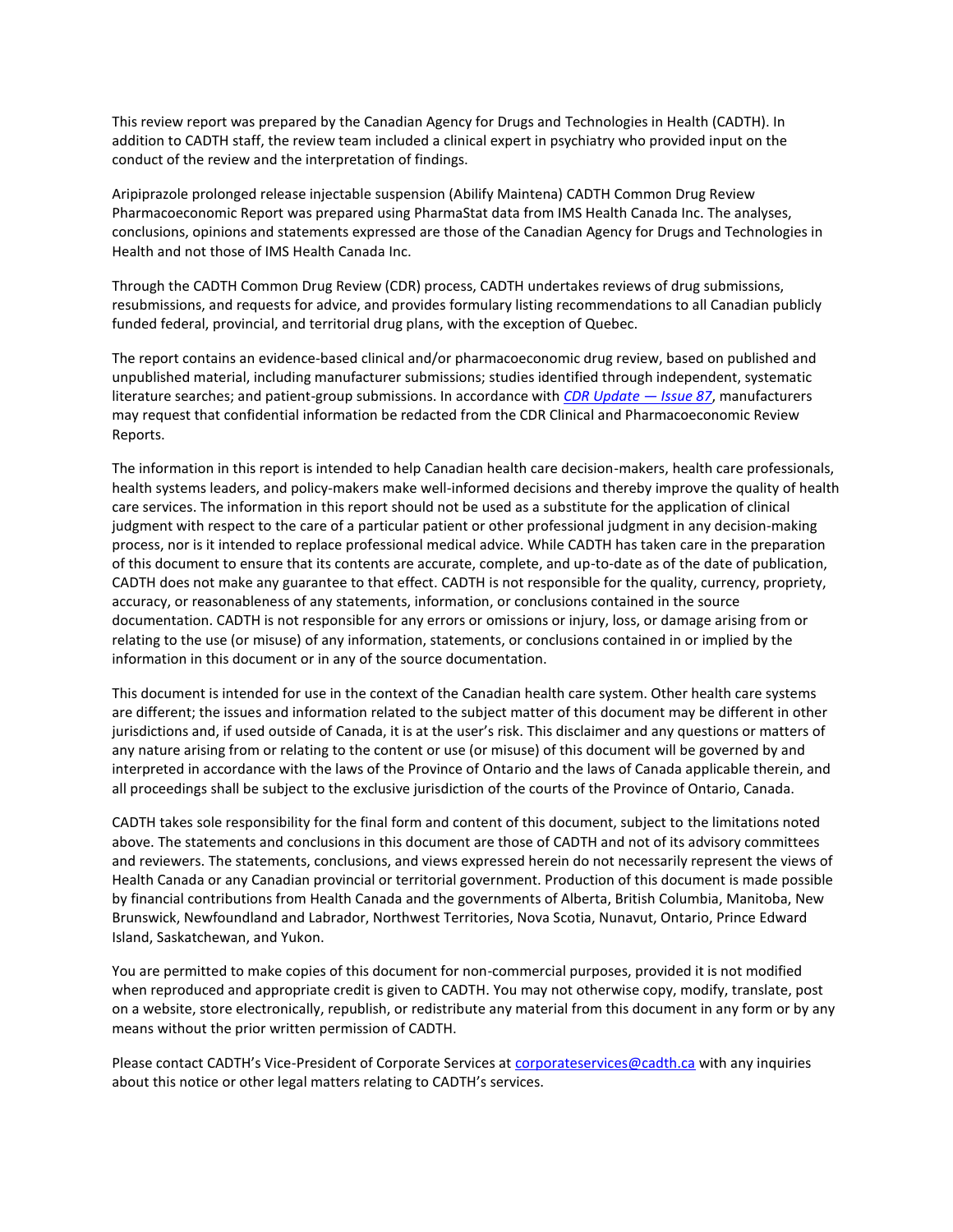### **TABLE OF CONTENTS**

| Introduction 22<br>$1_{-}$                                                                         |  |
|----------------------------------------------------------------------------------------------------|--|
| 2.                                                                                                 |  |
| 3.                                                                                                 |  |
| 4.                                                                                                 |  |
|                                                                                                    |  |
| APPENDIX 1: CADTH COMMON DRUG REVIEW REANALYSIS OF FREQUENCY OF                                    |  |
|                                                                                                    |  |
|                                                                                                    |  |
|                                                                                                    |  |
| <b>Tables</b>                                                                                      |  |
|                                                                                                    |  |
| Table 2: Manufacturer's Base-Case Results - Two-Year Discounted Costs of Long-Acting               |  |
|                                                                                                    |  |
|                                                                                                    |  |
| Table 4: Manufacturer's Calculations and Inputs for "Real-World" Multivariate Analysis 6           |  |
| Table 5: Manufacturer's Base Case With Updated (September 2014) Ontario Drug Benefit List Prices 9 |  |
| Table 6: Manufacturer's "Real-World" Multivariate Analysis with Updated (September 2014)           |  |
|                                                                                                    |  |
| Table 7: Comparison of Manufacturer's and CDR's "Real-World" Multivariate Analysis Results 10      |  |
| Table 8: CADTH Common Drug Review's "Real-World" Multivariate Analysis Calculations and Inputs12   |  |
|                                                                                                    |  |
| Table 10: Additional Cost (Savings) per Dose with Aripiprazole Long-Acting Injectable Versus       |  |
| Paliperidone Long-Acting Injectable at Various Price Reduction Scenarios 13                        |  |

i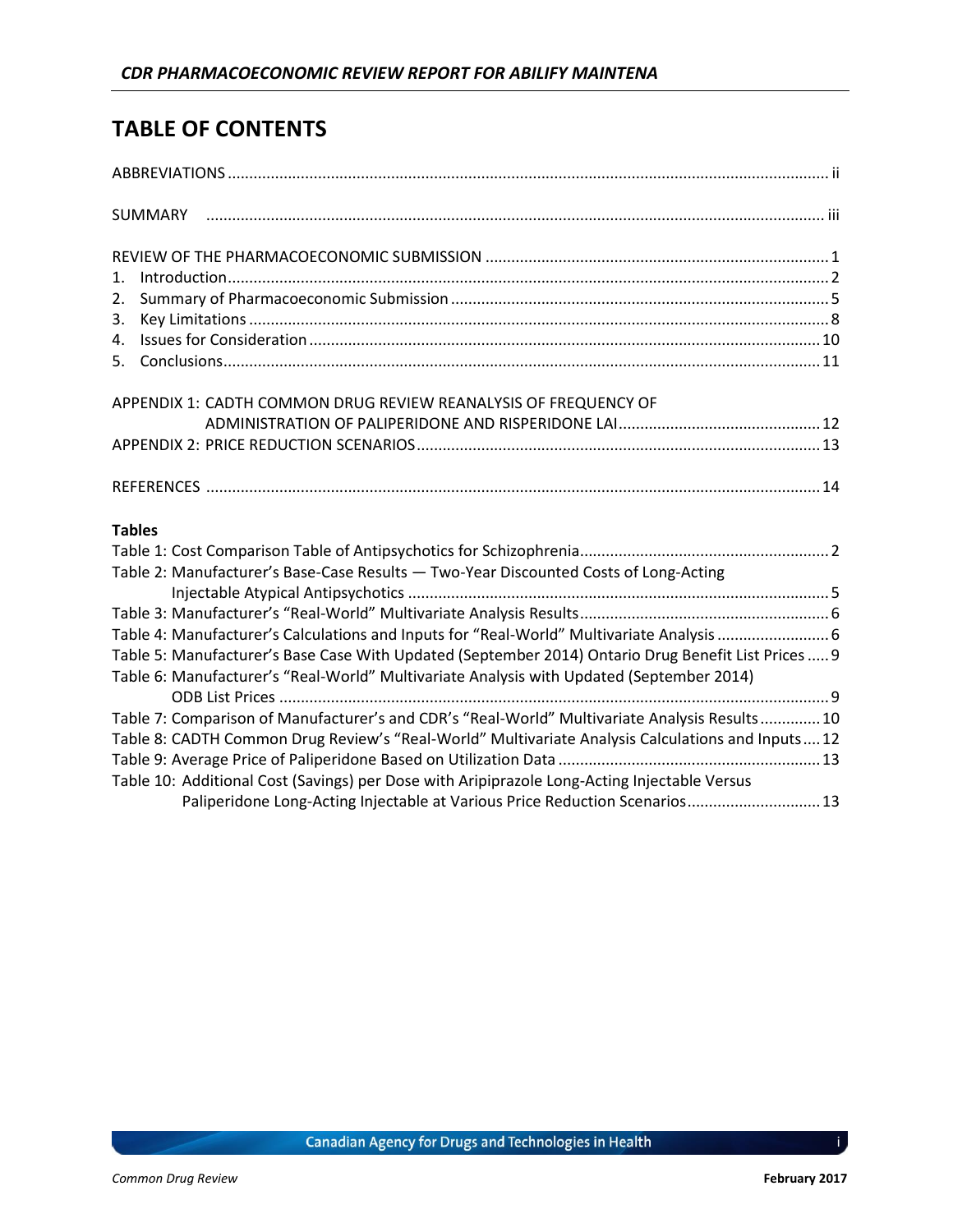### **ABBREVIATIONS**

- **AAP** atypical antipsychotic
- **IM** intramuscular
- LAI long-acting injectable
- **NMA** network meta-analysis
- **ODB** Ontario Drug Benefit

ii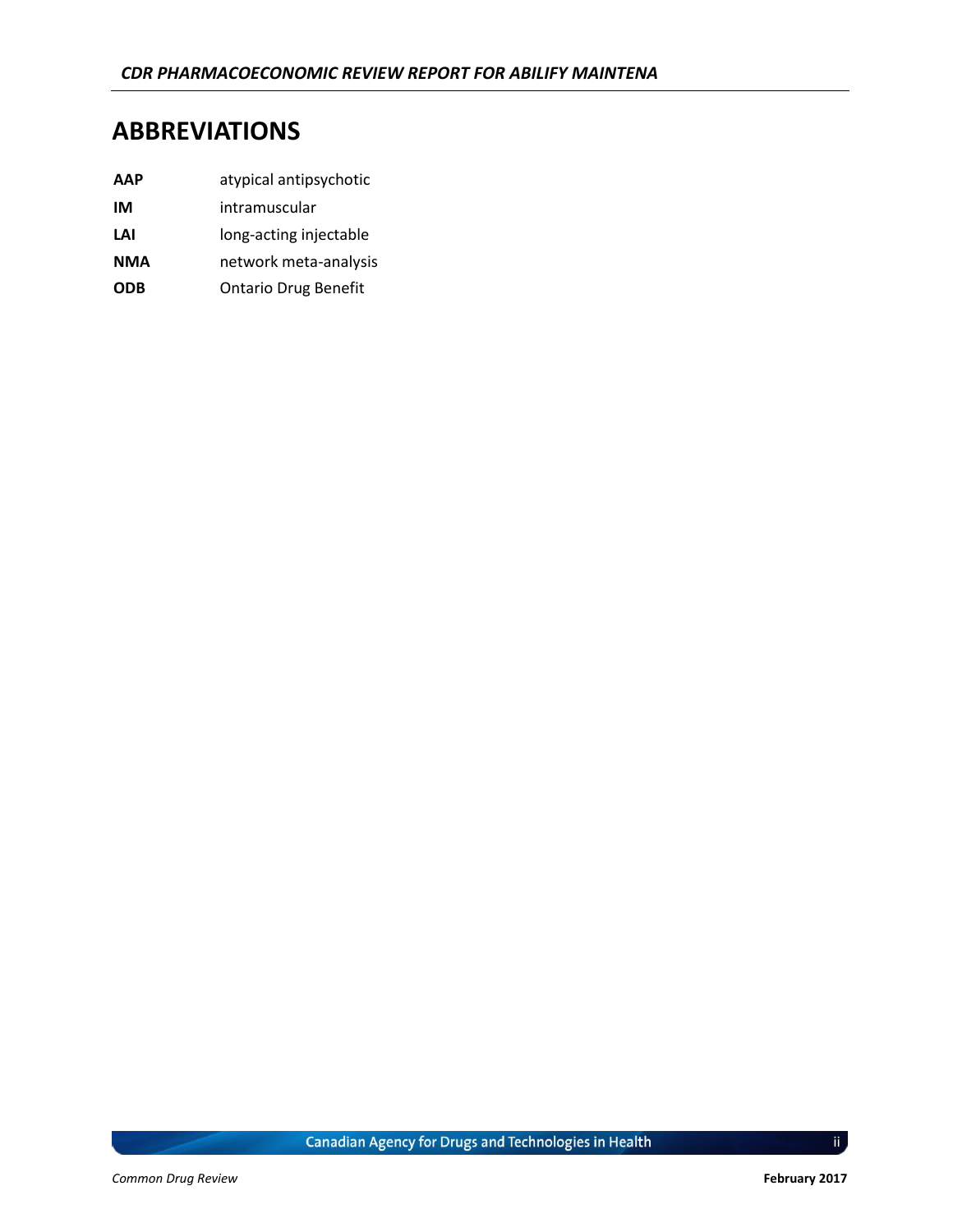### **SUMMARY**

Aripiprazole prolonged release injectable suspension (Abilify Maintena) is a long-acting injectable (LAI) atypical antipsychotic (AAP) indicated for the maintenance treatment of schizophrenia in stabilized adult patients. The recommended starting and maintenance dose of aripiprazole LAI is 400 mg monthly (administered no sooner than 26 days after the previous injection). If there are adverse reactions with the 400 mg dosage, reduction of the dose to 300 mg once monthly should be considered. At the submitted price of \$456.18 per 300 mg or 400 mg single-use vial, the average cost of aripiprazole LAI is \$16.29 per day when administered intramuscularly every four weeks (28 days).

The manufacturer submitted a cost-minimization analysis comparing aripiprazole LAI (300 mg or 400 mg every four weeks) to paliperidone LAI (50 mg, 75 mg, 100 mg, or 150 mg every four weeks) and risperidone LAI (12.5 mg, 25 mg, 37.5 mg, or 50 mg every two weeks) in adult patients with schizophrenia over a two-year time horizon from the perspective of a Canadian health ministry with the second-year costs discounted at 5%. The assumption of similar clinical efficacy, safety, and tolerability was based on a manufacturer-funded, unpublished network meta-analysis (NMA) that compared aripiprazole LAI to risperidone LAI, paliperidone LAI, olanzapine LAI, haloperidol LAI, oral risperidone, and oral aripiprazole. Costs included in the analysis were for drug costs, loading regimens costs (additional oral AAPs or higher LAI dose administered at initiation of LAI therapy to achieve therapeutic levels), and administration costs (physician service and pharmacy dispensing fees).

In the manufacturer's base case, which used product monograph–recommended doses, loading regimens, and frequency of administration, the two-year discounted cost of aripiprazole LAI 400 mg (\$12,651) was \$945 less than paliperidone LAI 75 mg (\$13,596) and \$1,687 less expensive than risperidone LAI 37.5 mg (\$14,338).These results were robust to a variety of sensitivity analyses, including a "real-world" multivariate analysis that used utilization data from IMS Brogan PharmaStat and US data to estimate the relative costs of the comparators when used as in clinical practice. The "real-world" analysis found the two-year discounted cost of aripiprazole LAI (\$12,696) to be \$5,767 less expensive than paliperidone LAI (\$18,463) and \$3,929 less expensive than risperidone LAI (\$16,625).

The CADTH Common Drug Review (CDR) identified a number of key limitations in the manufacturer's analysis, including:

- Uncertainty in the clinical similarity and dose equivalency of aripiprazole LAI to paliperidone LAI or risperidone LAI
- Absence of oral AAPs as comparators given the indicated population of stable patients
- Uncertainty in the assumptions and data sources used in the "real-world" multivariate sensitivity analysis.

At the submitted price, aripiprazole LAI costs substantially more than both oral antipsychotics including oral aripiprazole (daily cost: \$4.13 to \$4.88) — and long-acting typical antipsychotics. When compared with other available long-acting injectable atypical antipsychotics, and when loading regimens and administration costs are considered, based on utilization data, aripiprazole LAI could generate savings ranging from \$166 to \$6,024 compared with paliperidone LAI, and savings ranging from \$820 to \$4,071 compared with risperidone LAI over two years. The clinical similarity of aripiprazole LAI to paliperidone LAI and risperidone LAI is uncertain due to limitations in the manufacturer's NMA, as well as the fact that doses used in clinical practice appeared somewhat higher than those used in clinical trials included in the NMA.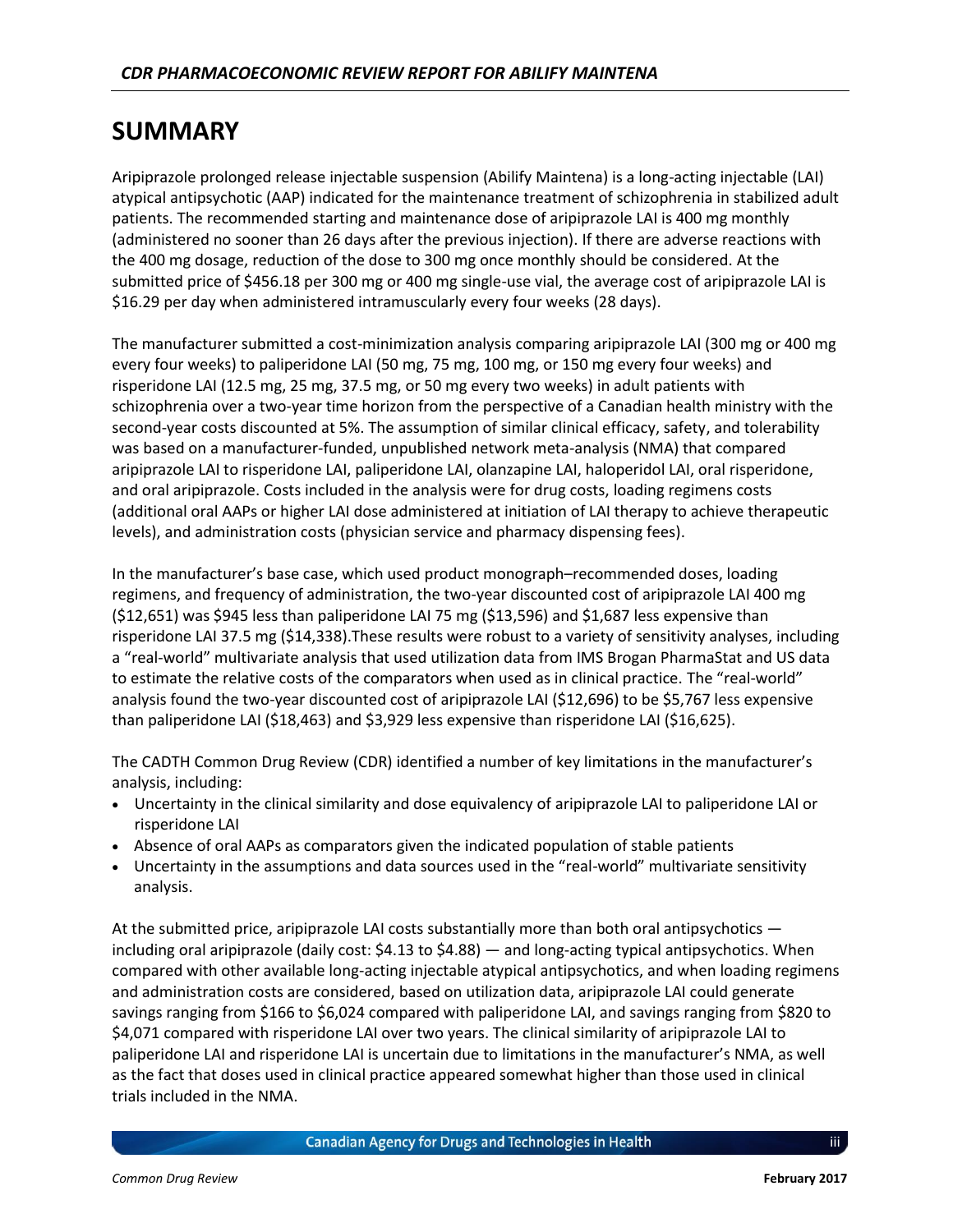### **REVIEW OF THE PHARMACOECONOMIC SUBMISSION**

Aripiprazole prolonged release injectable suspension (Abilify Maintena) is a long-acting injectable (LAI) atypical antipsychotic (AAP) indicated for the maintenance treatment of schizophrenia in stabilized adult patients.<sup>1</sup> The recommended starting and maintenance dose of aripiprazole LAI is 400 mg monthly (administered no sooner than 26 days after the previous injection). If there are adverse reactions with the 400 mg dosage, reduction of the dose to 300 mg once monthly should be considered.<sup>1</sup> The submitted price is \$456.18 per 300 mg or 400 mg single-use vial, or \$16.29 per day when administered intramuscularly every four weeks.

After the first aripiprazole LAI injection, treatment should be continued with 10 mg to 20 mg oral aripiprazole for 14 consecutive days to maintain therapeutic antipsychotic concentrations during initiation of therapy (loading regimen).<sup>1</sup>

The manufacturer is requesting a listing for the treatment of schizophrenia in patients judged to be at risk of nonadherence, or who demonstrate inadequate disease control or significant adverse events from one or more oral antipsychotic medications; or who demonstrate inadequate disease control or significant adverse events from one or more conventional LAI antipsychotic agents. $2$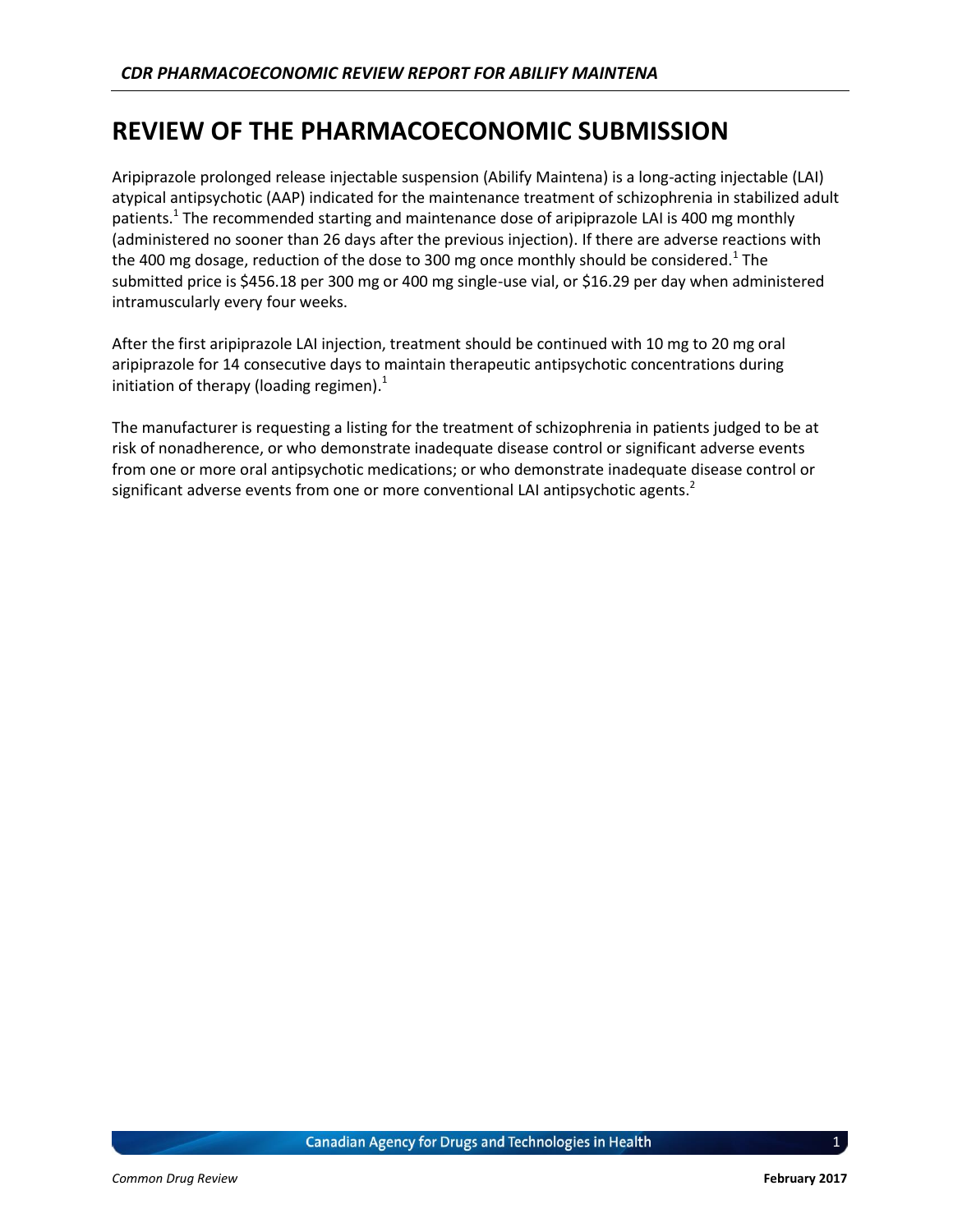# **1. INTRODUCTION**

#### **1.1 Cost Comparison Table**

Clinical experts have deemed the comparator treatments presented in Table 1 to be appropriate. Comparators may be recommended (appropriate) practice versus actual practice. Comparators are not restricted to drugs, but may be devices or procedures. Costs are manufacturer list prices, unless otherwise specified. Existing Product Listing Agreements are not reflected in the table and as such may not represent the actual costs to public drug plans.

| <b>Comparator</b><br><b>Drug</b>                | <b>Strength</b>                                         | <b>Dosage</b><br><b>Form</b> | Price (\$)                                    | Recommended<br><b>Daily Dose</b>                | <b>Daily Drug Cost</b><br>(5) | <b>Annual Drug</b><br>$Cost($ \$) |
|-------------------------------------------------|---------------------------------------------------------|------------------------------|-----------------------------------------------|-------------------------------------------------|-------------------------------|-----------------------------------|
| <b>Long-Acting Atypical Antipsychotics</b>      |                                                         |                              |                                               |                                                 |                               |                                   |
| Aripiprazole<br>(Abilify<br>Maintena)           | 300 mg<br>400 mg                                        | Vial for<br>injection        | 456.1800 <sup>a</sup>                         | 400 mg IM once<br>monthly                       | $16.29^{b}$                   | 5,947                             |
| Paliperidone<br>(Invega<br>Sustenna)            | 50 mg<br>75 mg<br>100 mg<br>150 mg                      | Vial for<br>injection        | 317.9100<br>476.8700<br>476.8700<br>635.8300  | 75 mg IM once<br>monthly                        | $17.03^{b}$                   | 6,216                             |
| Risperidone<br>(Risperdal<br>Consta)            | 12.5 mg<br>25 mg<br>37.5 mg<br>50 mg                    | Vial for<br>injection        | 78.5900°<br>163.1700<br>244.7500<br>326.3400  | 25 to 50 mg IM<br>every 2 weeks                 | 11.66 to 23.31                | 4,254 to 8,508                    |
| <b>Long-Acting Typical Antipsychotics</b>       |                                                         |                              |                                               |                                                 |                               |                                   |
| Flupentixol<br>decanoate<br>(Fluanxol Depot)    | 20 mg/1 mL<br>100 mg/1 mL                               | vial for<br>injection        | 7.4016<br>37.0079                             | 20 mg to<br>40 mg IM every<br>2 to 3 weeks      | 0.35 to 1.06                  | 128 to 386                        |
| Fluphenazine<br>decanoate<br>(Modecate)         | 100 mg/1 mL                                             | vial for<br>injection        | 29.7800                                       | 12.5 mg to<br>50 mg IM every<br>2 to 3 weeks    | 1.42 to 2.13                  | 518 to 776                        |
| Haloperidol<br>decanoate<br>(generic)           | 50 mg/1 mL<br>100 mg/1 mL<br>250 mg/5 mL<br>500 mg/5 mL | vial for<br>injection        | $8.4640^{d}$<br>11.6648<br>30.2500<br>58.3240 | 50 mg to 300<br>mg IM every<br>four weeks       | 0.30 to 1.25                  | 110 to 456                        |
| Pipotiazine<br>palmitate                        | 25 mg/1 mL<br>50 mg/1 mL<br>100 mg/2 mL                 | vial for<br>injection        | 16.4400<br>27.8800<br>53.0200                 | 75 mg to 150<br>mg IM every 4<br>weeks          | 1.58 to 2.89                  | 577 to 1,055                      |
| Zuclopenthixol<br>decanoate<br>(Clopixol Depot) | 200 mg /1 mL                                            | vial for<br>injection        | 15.0482 <sup>d</sup>                          | 150 mg to<br>300 mg IM<br>every 2 to<br>4 weeks | 0.54 to 2.15                  | 196 to 785                        |
| <b>Oral Atypical Antipsychotics</b>             |                                                         |                              |                                               |                                                 |                               |                                   |
| Asenapine<br>(Saphris)                          | 5 mg<br>10 mg                                           | tab                          | $1.5516^{e}$                                  | 5 mg twice daily                                | 3.10                          | 1,133                             |

<span id="page-6-0"></span>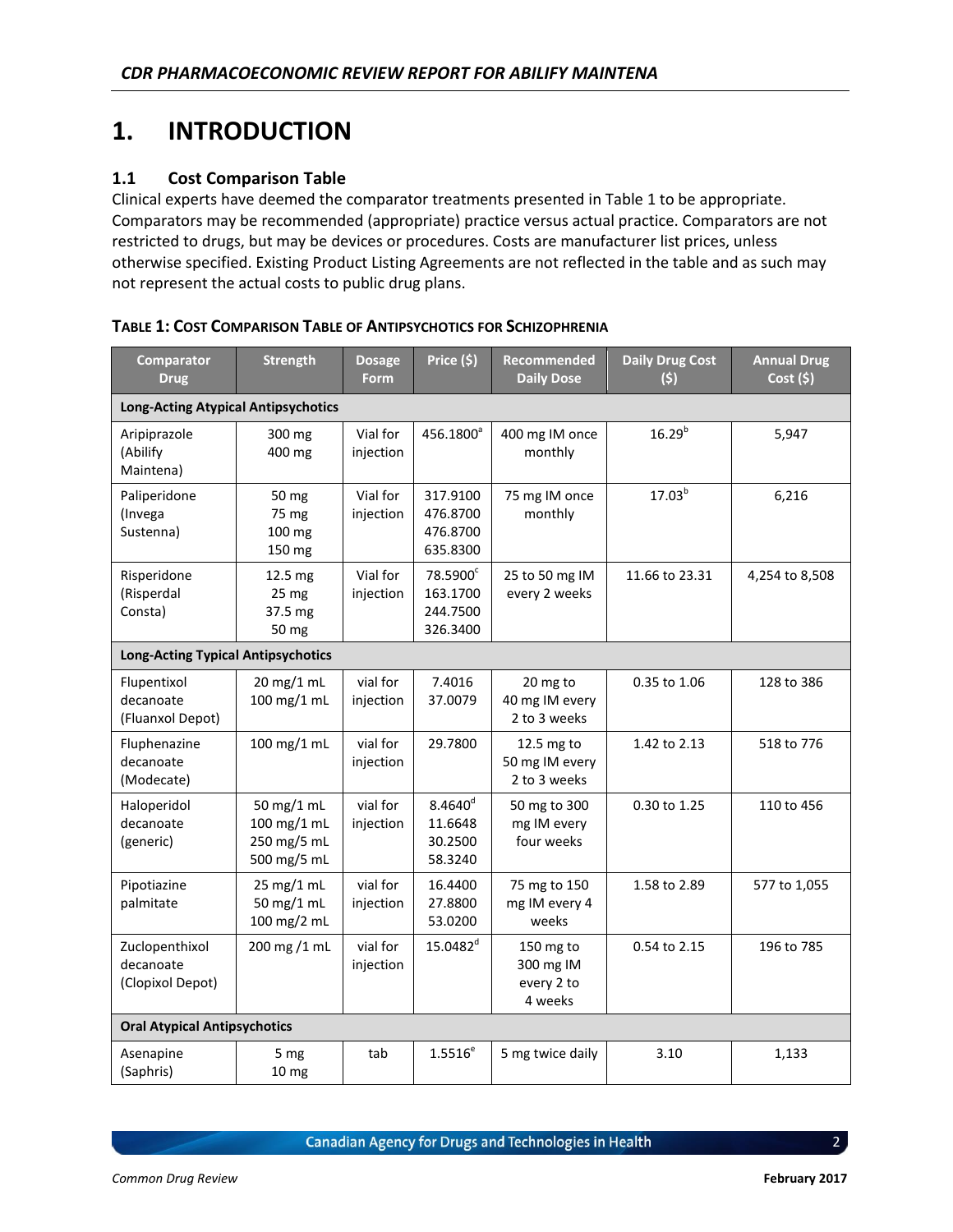#### *CDR PHARMACOECONOMIC REVIEW REPORT FOR ABILIFY MAINTENA*

| <b>Comparator</b><br><b>Drug</b> | <b>Strength</b>                                                  | <b>Dosage</b><br>Form | Price (5)                                                | <b>Recommended</b><br><b>Daily Dose</b> | <b>Daily Drug Cost</b><br>(5) | <b>Annual Drug</b><br>Cost(5) |
|----------------------------------|------------------------------------------------------------------|-----------------------|----------------------------------------------------------|-----------------------------------------|-------------------------------|-------------------------------|
| Aripiprazole<br>(Abilify)        | 2 mg<br>5 mg<br>10 <sub>mg</sub><br>15 mg<br>20 mg<br>30 mg      | tab                   | 3.1267<br>3.5216<br>4.1337<br>4.8784<br>5.5937<br>6.9284 | 10 mg to 15 mg<br>daily                 | 4.13 to 4.88                  | 1,509 to 1,781                |
| Clozapine<br>(generic)           | 25 mg<br>100 mg                                                  | tab                   | $0.6594^d$<br>$2.6446^{d}$                               | 150 mg to<br>600 mg daily               | 3.96 to 15.87                 | 1,447 to 5,792                |
| Lurasidone<br>(Latuda)           | 40 mg<br>80 mg<br>120 mg                                         | tab                   | 4.0800                                                   | 40 mg to 120<br>mg daily                | 4.08                          | 1,489                         |
| Olanzapine<br>(generic)          | 2.5 <sub>mg</sub><br>5 mg<br>7.5 mg<br>10 <sub>mg</sub><br>15 mg | tab                   | 0.4493<br>0.8986<br>1.3479<br>1.7972<br>2.6958           | 5 mg to 20 mg<br>daily                  | 0.90 to 3.59                  | 328 to 1,312                  |
|                                  | 5 mg<br>10 <sub>mg</sub><br>15 mg                                | ODT                   | 0.8937<br>1.7857<br>2.6777                               |                                         | 0.89 to 3.57                  | 326 to 1,304                  |
| Paliperidone<br>(Invega)         | 3 mg<br>6 mg<br>9 mg                                             | XR tab                | 3.7240<br>5.5700<br>7.4240                               | 6 mg once daily                         | 5.57                          | 2,033                         |
| Quetiapine<br>(generic)          | 25 mg<br>100 mg<br>150 mg<br>200 mg<br>300 mg                    | tab                   | 0.1235<br>0.3295<br>$1.6465^{d}$<br>0.6617<br>0.9656     | 150 mg to<br>300 mg twice<br>daily      | 1.15 to 1.93                  | 421 to 705                    |
|                                  | 50 mg<br>150 mg<br>200 mg<br>300 mg<br>400 mg                    | XR tab                | 0.3950<br>0.7780<br>1.0520<br>1.5440<br>2.0960           | 400 mg to<br>800 mg once<br>daily       | 2.10 to 4.19                  | 765 to 1,530                  |
| Risperidone<br>(generic)         | $0.25$ mg<br>0.5 <sub>mg</sub><br>1 mg<br>2 mg<br>3 mg<br>4 mg   | tab                   | 0.1314<br>0.2202<br>0.3041<br>0.6071<br>0.9108<br>1.2144 | 4 mg to 6 mg<br>daily                   | 1.21 to 1.82                  | 443 to 665                    |
|                                  | 0.5 <sub>mg</sub><br>1 mg<br>2 mg<br>3 mg<br>4 mg                | ODT                   | 0.5588<br>0.5150<br>1.0188<br>1.5275<br>2.0425           | 4 mg to 6<br>mg daily                   | 2.04 to 3.06                  | 746 to 1,117                  |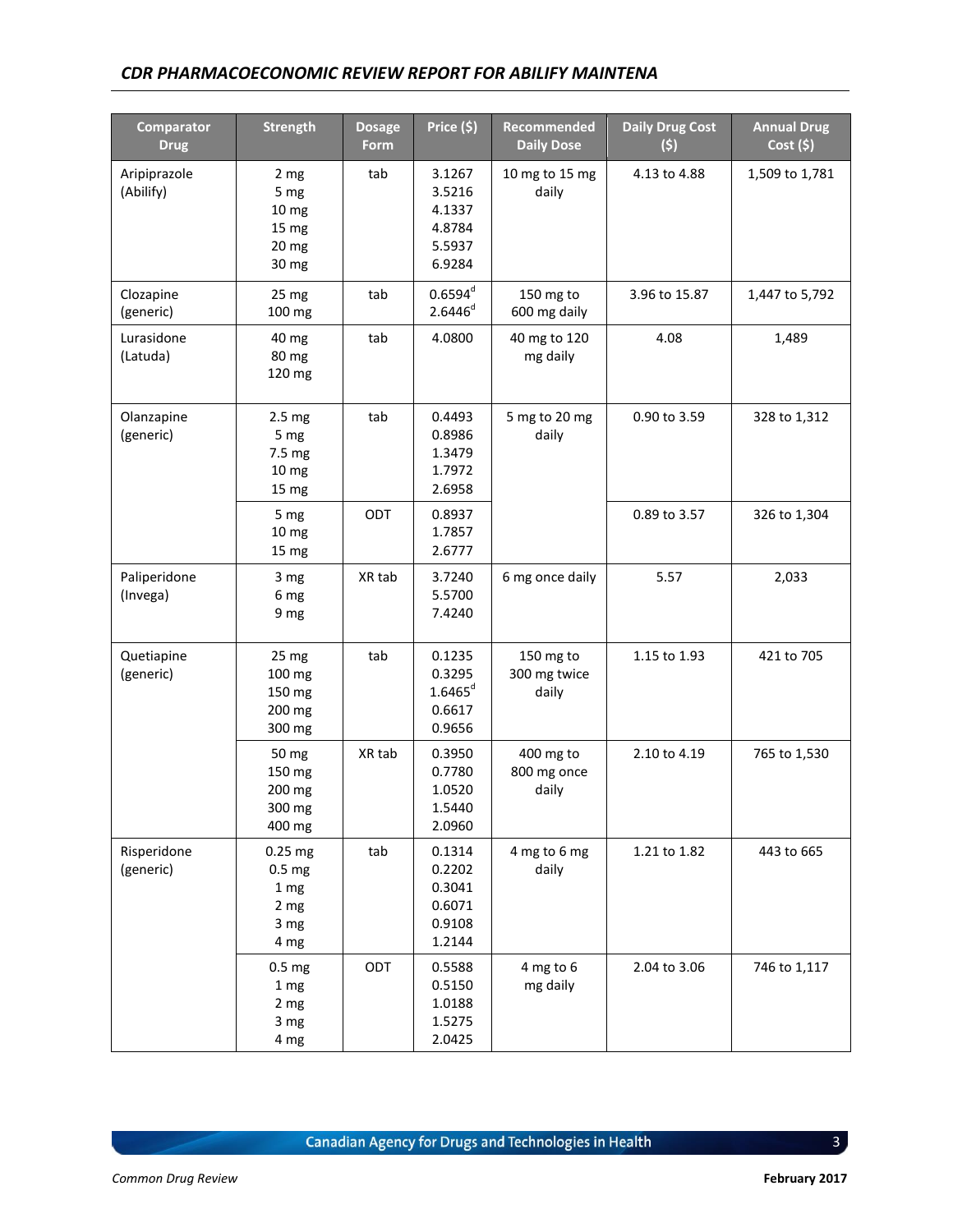#### *CDR PHARMACOECONOMIC REVIEW REPORT FOR ABILIFY MAINTENA*

| <b>Comparator</b><br><b>Drug</b> | Strength                                                       | <b>Dosage</b><br><b>Form</b> | Price (\$)                           | Recommended<br><b>Daily Dose</b> | <b>Daily Drug Cost</b><br>(5) | <b>Annual Drug</b><br>$\overline{\text{Cost}}(\textsf{S})$ |
|----------------------------------|----------------------------------------------------------------|------------------------------|--------------------------------------|----------------------------------|-------------------------------|------------------------------------------------------------|
| Ziprasidone<br>(Zeldox)          | $20 \text{ mg}$<br>40 mg<br>$60 \text{ mg}$<br>$80 \text{ mg}$ | cap                          | 1.7665<br>2.0233<br>2.0233<br>2.0233 | 40 mg to 80 mg<br>twice daily    | 4.05                          | 1,477                                                      |

cap = capsule; IM = intramuscular; mg = milligram; ODT = oral disintegrating tablet; XR = extended release.

Note: All prices are from the Ontario Drug Benefit (ODB) Formulary (Sept 2014) unless otherwise indicated. Administration and loading regimen costs are not included.

 $a$  Manufacturer's submitted price.

<sup>b</sup> Daily drug cost calculated assuming "monthly" injections are given every 28 days, consistent with the manufacturer's assumptions and confirmed via consultation with a clinical expert.

<sup>c</sup> Saskatchewan Formulary (Sept 2014).

<sup>d</sup> Alberta Formulary (Sept 2014).

<sup>e</sup> Asenapine is indicated for schizophrenia, but is only reimbursed by public plans for bipolar disorder. Therefore, the McKesson Canada pricing (including markup, Sept 2014) is provided in the table, rather than public formulary prices.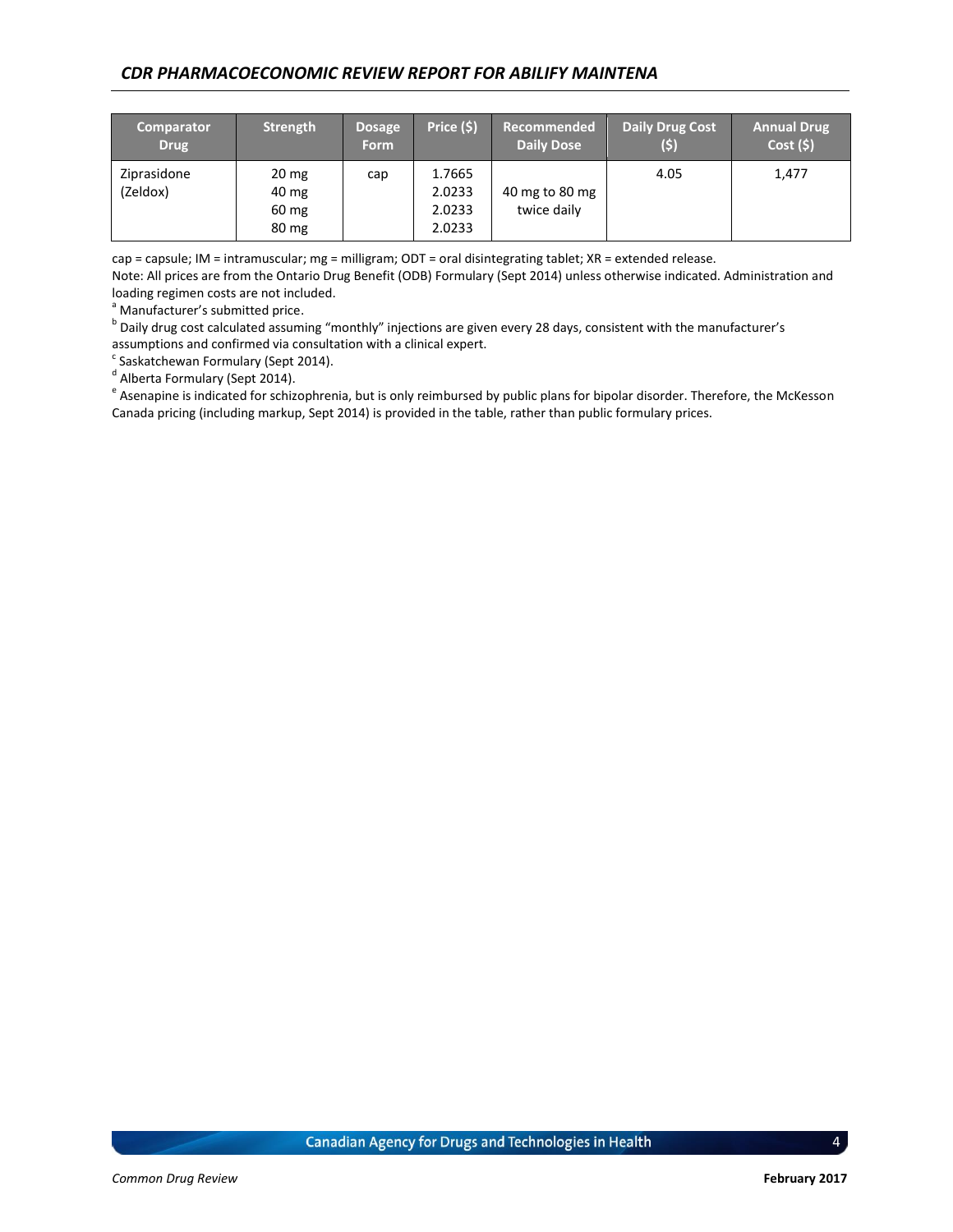# **2. SUMMARY OF PHARMACOECONOMIC SUBMISSION**

The manufacturer submitted a cost-minimization analysis comparing aripiprazole LAI (300 mg or 400 mg every four weeks) to paliperidone LAI (50 mg, 75 mg, 100 mg, or 150 mg every four weeks) and risperidone LAI (12.5 mg, 25 mg, 37.5 mg, or 50 mg every two weeks) in adult patients with schizophrenia over a two-year time horizon from the perspective of a Canadian health ministry, with the second-year costs discounted at 5%. Costs included in the analysis were drug costs, loading regimens costs (additional oral AAPs or higher LAI dose administered at initiation of LAI therapy to achieve therapeutic levels), and administration costs (physician service and pharmacy dispensing fees).

The assumption of similar clinical efficacy, safety, and tolerability was based on a manufacturer-funded, unpublished network meta-analysis (NMA) that compared aripiprazole LAI with risperidone LAI, paliperidone LAI, olanzapine LAI, haloperidol LAI, oral risperidone, and oral aripiprazole.

The manufacturer's base-case analysis used product monograph–recommended doses, loading regimens, and frequency of administration for aripiprazole LAI, paliperidone LAI, and risperidone LAI.<sup>1,3,4</sup> The assumed dose distribution for each LAI AAP was as follows:

- Aripiprazole LAI: 90% of patients would receive 400 mg monthly and 10% would receive 300 mg monthly
- Paliperidone LAI: 100% of patients would receive 75 mg monthly
- Risperidone LAI: 100% of patients would receive 37.5 mg every two weeks.

The two-year discounted cost of aripiprazole LAI 400 mg (\$12,651) was \$945 less expensive than paliperidone LAI 75 mg (\$13,596) and \$1,687 less expensive than risperidone LAI 37.5 mg (\$14,338).

#### <span id="page-9-0"></span>TABLE 2: MANUFACTURER'S BASE-CASE RESULTS - TWO-YEAR DISCOUNTED COSTS OF LONG-ACTING **INJECTABLE ATYPICAL ANTIPSYCHOTICS**

| <b>Comparator</b>                    | <b>Treatment</b><br><b>Costs</b> | <b>Loading</b><br>Regimen Costs <sup>a</sup> | <b>Administration</b><br>Costs <sup>b</sup> | <b>Total</b><br><b>Discounted</b><br><b>Costs</b> | Incremental<br>Cost |
|--------------------------------------|----------------------------------|----------------------------------------------|---------------------------------------------|---------------------------------------------------|---------------------|
| Aripiprazole LAI<br>400 mg or 300 mg | \$11,578                         | \$67                                         | \$1,006                                     | \$12,651                                          | Reference           |
| Paliperidone LAI<br>75 mg            | \$11,925                         | \$626                                        | $$1,045^{\circ}$                            | \$13,596                                          | \$945               |
| Risperidone LAI<br>37.5 mg           | \$12,301                         | \$26                                         | \$2,011                                     | \$14,338                                          | \$1,687             |

LAI = long-acting injectable.

<sup>a</sup> Loading regimen consisted of 14 days of administration with 15 mg per day of oral aripiprazole after aripiprazole LAI was started, or 21 days of overlap with 4 mg per day of oral risperidone, or a 150 mg loading dose of paliperidone LAI, with initiation of regular dosing schedule seven days later.

<sup>b</sup> Administration costs include a \$31 physician fee (Ontario Schedule of Benefits for Physician Services) and an \$8.62 pharmacy dispensing fee per visit or per dose.

 $c$  Aripiprazole and paliperidone LAI are both administered monthly, but the total administration cost is higher with paliperidone due to the loading dose.

Source: Adapted from manufacturer's submission, Table 5.1.i, page 23. Dosing, frequency, and loading regimen as per product monographs.<sup>5</sup>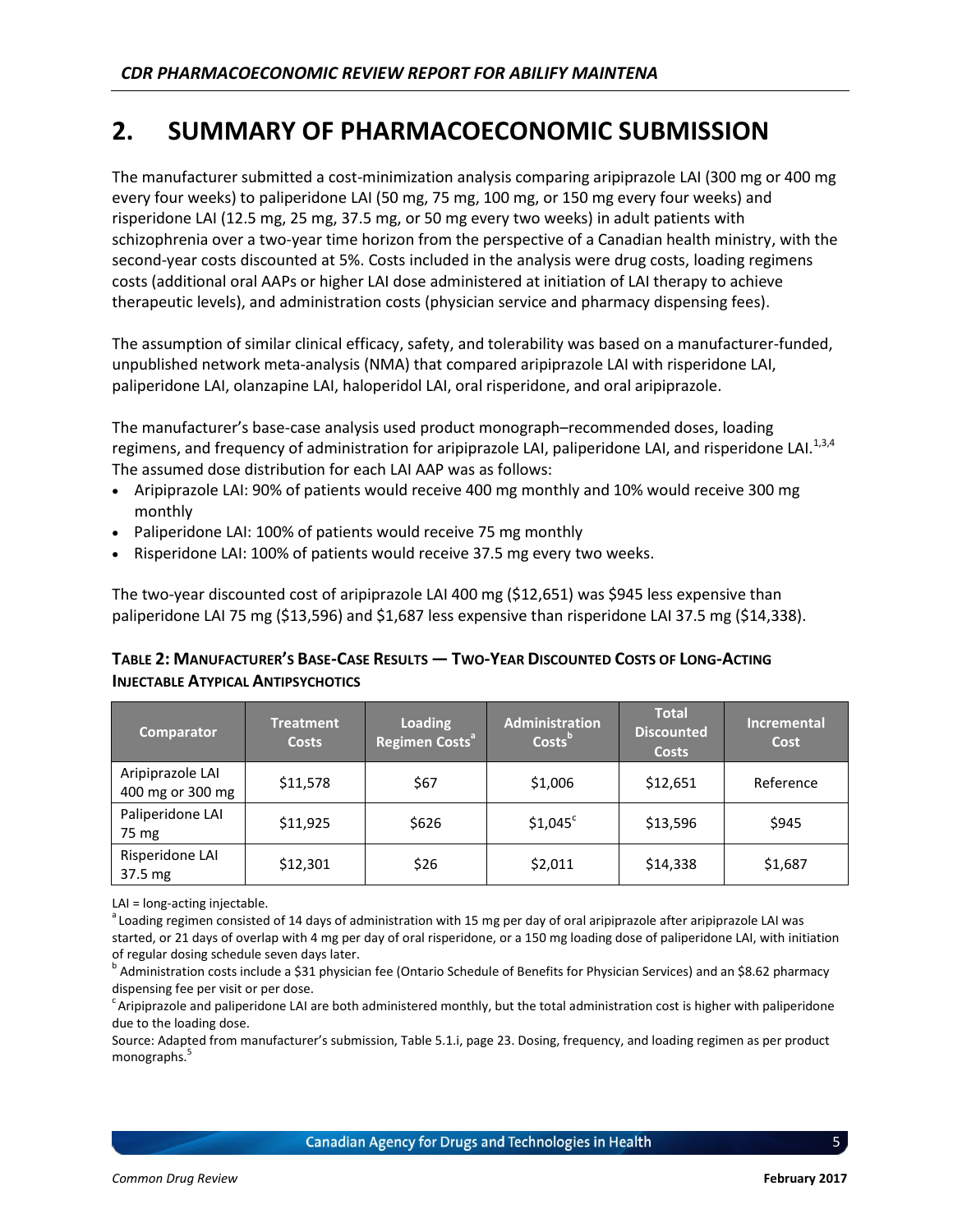These results were robust to a variety of sensitivity analyses, the most applicable of which was a "realworld" multivariate analysis using utilization data from IMS Brogan PharmaStat and US data to estimate the relative costs of the comparators when used as in clinical practice.

Of note, the CADTH Common Drug Review (CDR) was able to replicate the dose distributions used by the manufacturer using 2013 PharmaStat data from IMS Health Canada Inc. (se[e Table](#page-16-0) 8 in Appendix 1). Based on the manufacturer and CDR reanalysis, the average doses of risperidone LAI and paliperidone LAI were approximately 40 mg and 115 mg, respectively (using Ontario public drug programs as a reference and without differentiating indications), which is higher than the dose used in the manufacturer's base case, especially for paliperidone LAI.

This "real-world" analysis (see [Table 3\)](#page-10-0) found the two-year discounted cost of aripiprazole LAI (\$12,696) to be \$5,767 less expensive than paliperidone LAI (\$18,463) and \$3,929 less expensive than risperidone LAI (\$16,625). Much of the increase in the relative costs of paliperidone LAI and risperidone LAI compared with the base case is due to the distribution of patients across the various doses, the manufacturer's estimation of frequency of administration (see [Table 4\)](#page-10-1), and the assumption of extended oral supplementation with risperidone during risperidone LAI initiation (104 days versus 21).

| <b>Comparator</b> | Treatment<br><b>Costs</b> | Loading<br><b>Regimen Costs</b> | <b>Administration</b><br><b>Costs</b> | <b>Total</b><br><b>Discounted</b><br><b>Costs</b> | <b>Incremental</b><br>Cost |
|-------------------|---------------------------|---------------------------------|---------------------------------------|---------------------------------------------------|----------------------------|
| Aripiprazole LAI  | \$11,620                  | \$67                            | \$1,009                               | \$12,696                                          | Reference                  |
| Paliperidone LAI  | \$16,556                  | \$626                           | \$1,281                               | \$18,463                                          | \$5,767                    |
| Risperidone LAI   | \$14,299                  | \$126                           | \$2,200                               | \$16,625                                          | \$3,929                    |

<span id="page-10-0"></span>**TABLE 3: MANUFACTURER'S "REAL-WORLD" MULTIVARIATE ANALYSIS RESULTS**

LAI = long-acting injectable.

Source: Adapted from manufacturer's economic submission, Table 5.2.ii, page 27, and accompanying Microsoft Excel economic model.<sup>5</sup>

| <b>Comparator</b>                    | Q3 2013<br><b>Dose</b><br><b>Distribution</b> <sup>ª</sup> | Q3 2013 Days | <b>Q3 2013 Units</b> | Q3 2013<br>Days/Unit | <b>Frequency of</b><br><b>Administration</b><br>(Weeks) <sup>b</sup> |
|--------------------------------------|------------------------------------------------------------|--------------|----------------------|----------------------|----------------------------------------------------------------------|
| Paliperidone LAI<br>50 mg            | 6%                                                         | 13,734       | 570                  | 24.09                | 3.44                                                                 |
| Paliperidone LAI<br>75 mg            | 13%                                                        | 27,700       | 1,174                | 23.59                | 3.37                                                                 |
| Paliperidone LAI<br>$100 \text{ mg}$ | 39%                                                        | 80,063       | 3,504                | 22.85                | 3.26                                                                 |
| Paliperidone LAI<br>$150 \text{ mg}$ | 42%                                                        | 81,831       | 3,717                | 22.02                | 3.15                                                                 |
| Risperidone LAI<br>25 <sub>mg</sub>  | 28%                                                        | 64,864       | 4,888                | 13.27                | 1.90                                                                 |
| Risperidone LAI<br>$37.5 \text{ mg}$ | 26%                                                        | 57,431       | 4,684                | 12.26                | 1.75                                                                 |
| Risperidone LAI<br>50 mg             | 46%                                                        | 102,044      | 7,968                | 12.81                | 1.83                                                                 |

#### <span id="page-10-1"></span>TABLE 4: MANUFACTURER'S CALCULATIONS AND INPUTS FOR "REAL-WORLD" MULTIVARIATE ANALYSIS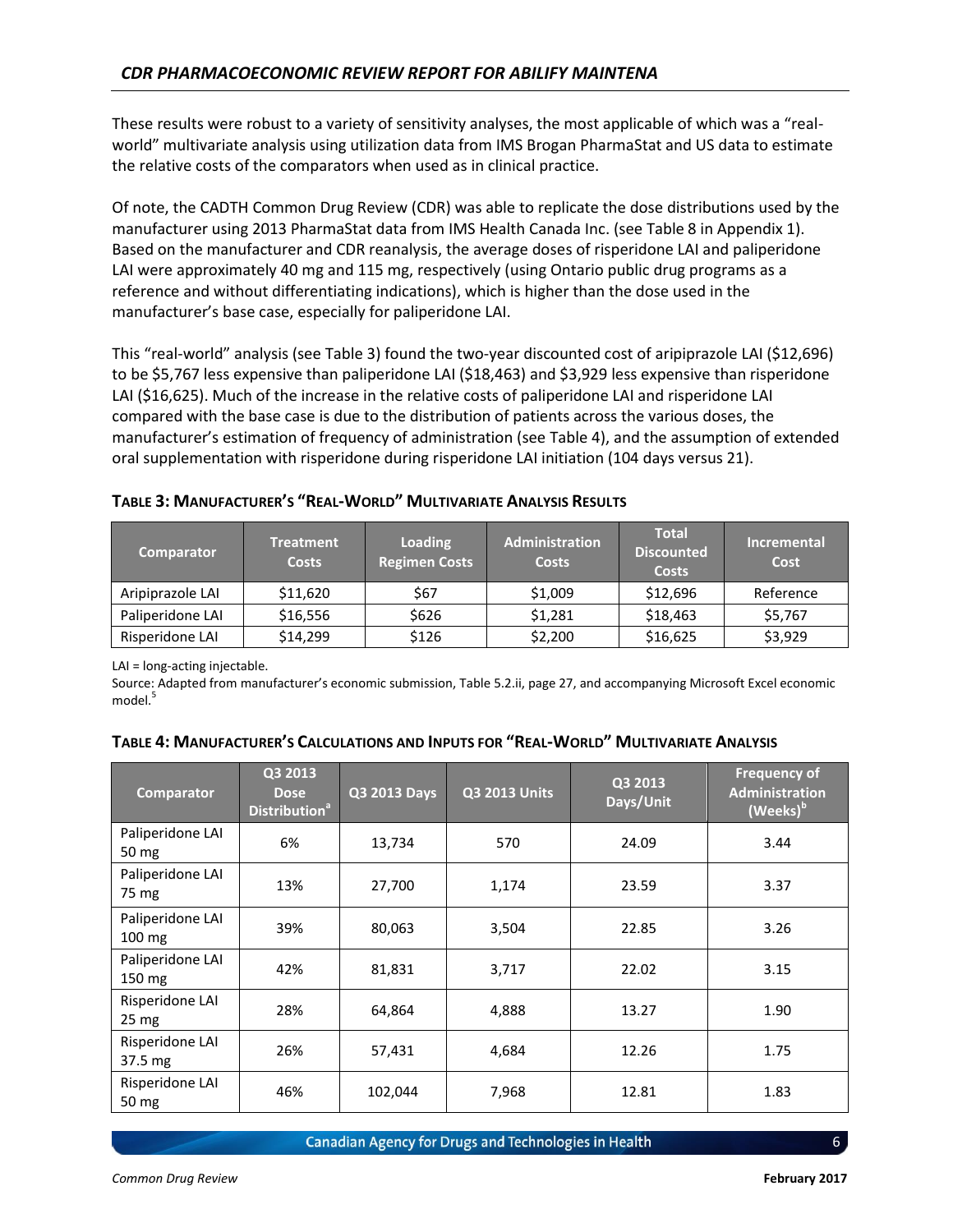| <b>Comparator</b>          | Q3 2013<br><b>Dose</b><br><b>Distribution<sup>ª</sup></b> | Q3 2013 Days | <b>Q3 2013 Units</b> | Q3 2013<br>Days/Unit | <b>Frequency of</b><br>Administration<br>(Weeks) <sup>b</sup> |
|----------------------------|-----------------------------------------------------------|--------------|----------------------|----------------------|---------------------------------------------------------------|
| Aripiprazole LAI<br>300 mg | 20%                                                       | N/A          | N/A                  | N/A                  | 3.99 <sup>c</sup>                                             |
| Aripiprazole LAI<br>400 mg | 80%                                                       | N/A          | N/A                  | N/A                  | 3.99 <sup>c</sup>                                             |

LAI = long-acting injectable.

aDose distributions for risperidone LAI and paliperidone LAI are based on the number of claims for each dose divided by the total number of claims for each LAI. Aripiprazole LAI dose distribution was based on US data on file with the manufacturer, which does not affect the results of the analyses due to flat pricing across doses.

 $^{\rm b}$  Example of calculation for paliperidone LAI 50 mg: days/units/7 = 12,734/570/7 = 3.44.

c Aripiprazole LAI frequency estimated from US administration data, "*Lundbeck Data on File*, Nov 2013."

Source: Manufacturer's economic submission, Table 4.11.i, page 18, and Table 4.11.vi, page 22. All data extracted from IMS Brogan PharmaStat Ontario Public Database for Q3 2013 unless otherwise indicated.<sup>5</sup>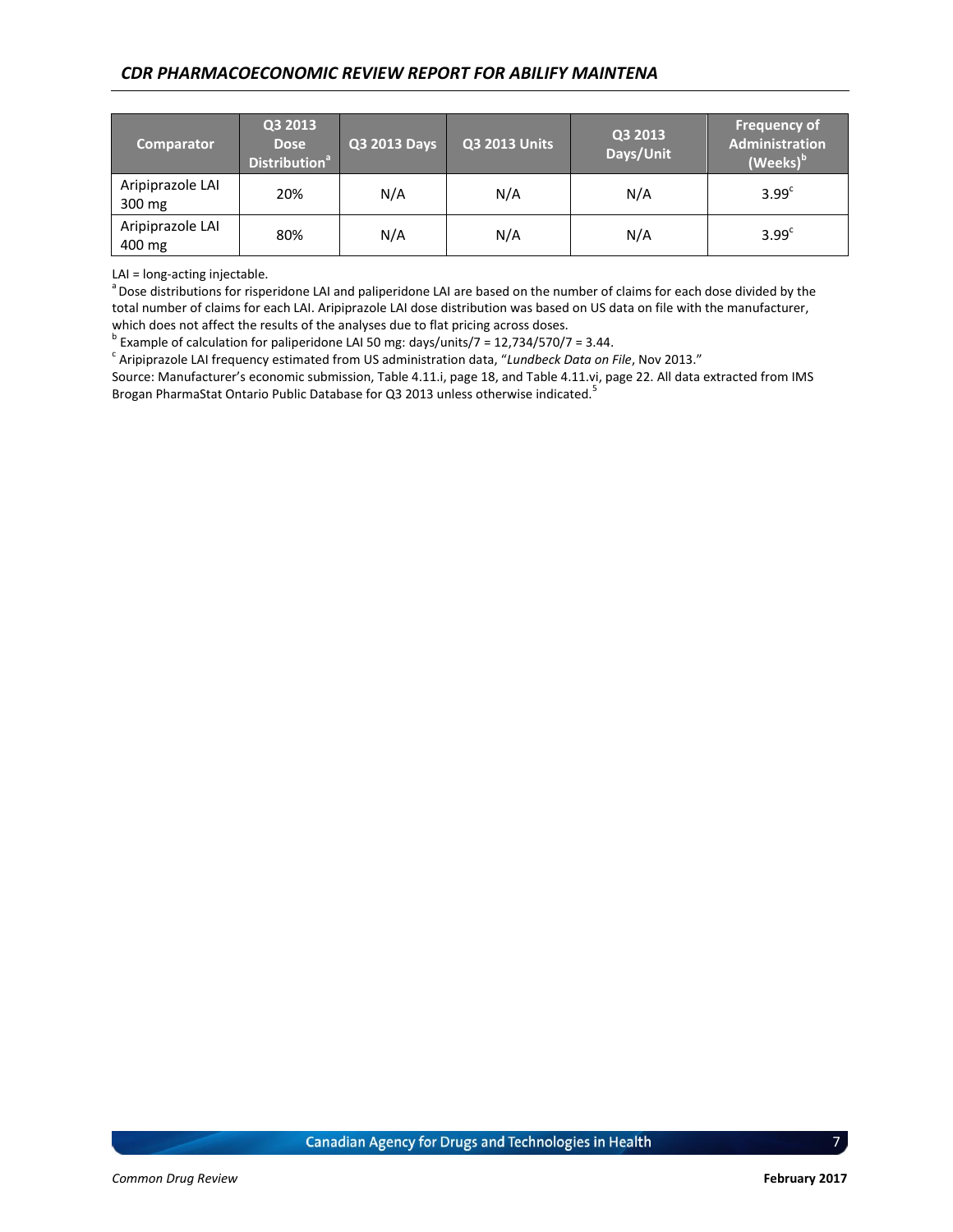# **3. KEY LIMITATIONS**

#### **Clinical similarity to other LAIs uncertain**

As there are no head-to-head trials available comparing aripiprazole LAI with risperidone LAI or paliperidone LAI, the manufacturer submitted an NMA that incorporated data from trials including the three LAIs available in Canada as well as olanzapine LAI, haloperidol LAI, oral aripiprazole, and olanzapine.<sup>6</sup> While generally well conducted, the NMA suffered from a weakly linked network, the "lumping" of all included therapeutic doses of comparators together, the "lumping" of sub-therapeutic doses into the placebo arm, and the unexplained exclusion of trials that might have strengthened the network and/or validated the results (e.g., placebo-controlled risperidone LAI trials). Given the uncertainty in the equivalence of dosing among treatments in the NMA, it is unclear whether there is clinical similarity among treatments. As a result, uncertainty exists in both the base-case and the "realworld" analyses.

The utilization analysis performed by both the manufacturer and CDR yielded a weighted-average dose for paliperidone LAI of approximately 115 mg, which differs from the weighted-average dose of approximately 83 mg in the paliperidone LAI study<sup>7</sup> included in the NMA.

Additionally, the comparative effectiveness of LAI AAPs in the specific population of patients who are at risk of nonadherence or who have inadequate control while on oral AAPs or long-acting typical antipsychotics (i.e., the situations relevant to the manufacturer's requested listing criteria) has not been established.

#### **Key comparators omitted**

As the indication for aripiprazole LAI is for stable patients with schizophrenia, the oral AAPs, particularly oral aripiprazole, could be considered as economic comparators. A clinical trial<sup>8</sup> found that aripiprazole LAI was as effective as oral aripiprazole in the maintenance treatment of adult patients with schizophrenia stabilized on oral aripiprazole. With an assumption of clinical similarity, aripiprazole LAI costs approximately \$16.29 a day when administered every four weeks, compared with a usual cost of between \$4.13 and \$4.88 per day for oral aripiprazole. Thus, aripiprazole LAI would cost approximately \$4,166 to \$4,438 more per patient per year, not including oral dose titrations or LAI protocol initiations.

#### **Updated comparator pricing available**

Since the manufacturer performed its analyses, the ODB formulary list prices for many AAPs have increased slightly, making the relative cost of aripiprazole LAI somewhat less expensive versus its comparators (se[e Table 5Table 5](#page-13-0) and [Table 6\)](#page-13-1).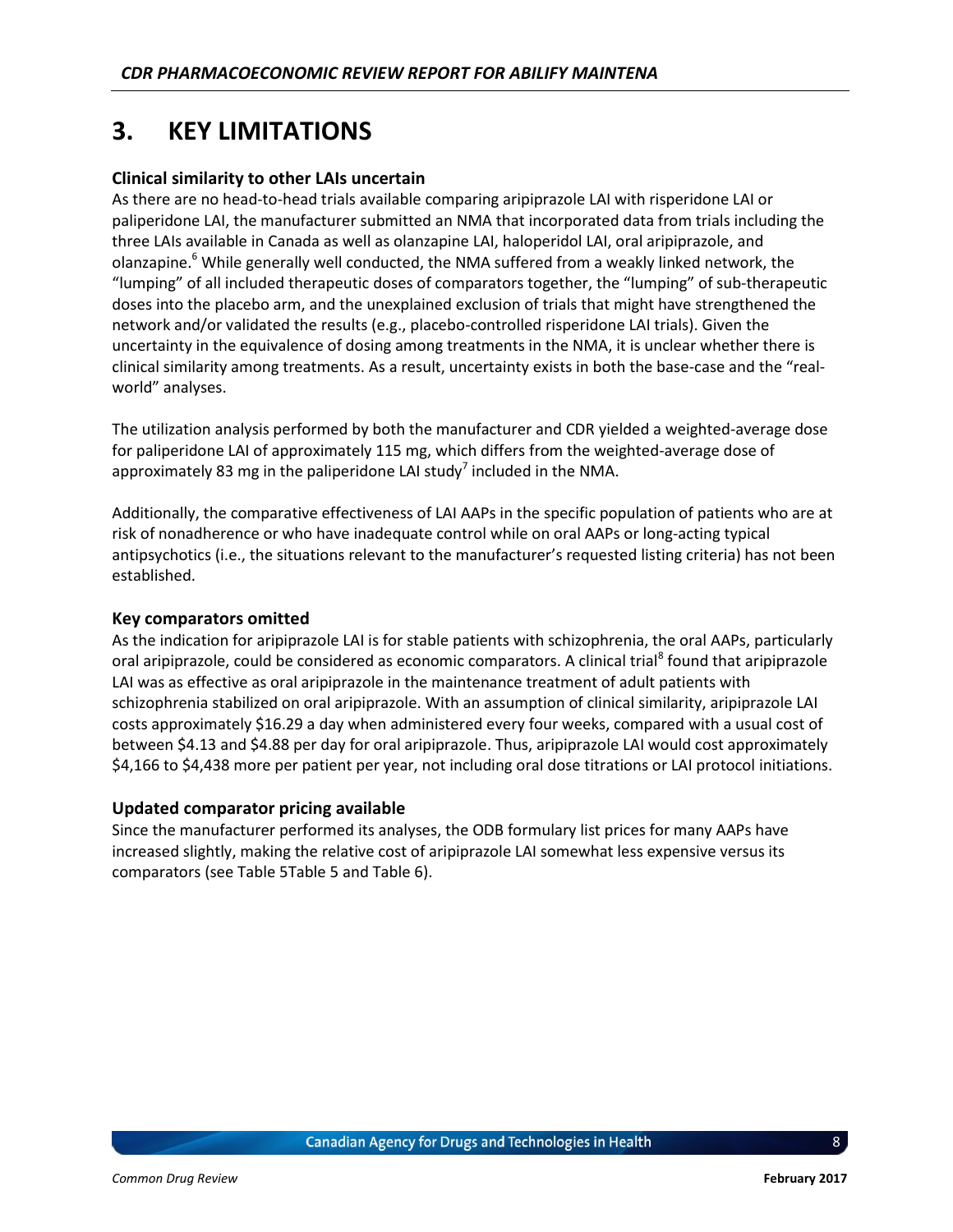| Comparator                           | <b>Treatment</b><br><b>Costs</b> | <b>Protocol</b><br><b>Initiation Costs</b> | <b>Administration</b><br><b>Costs</b> | <b>Total</b><br><b>Discounted</b><br><b>Costs</b> | <b>Incremental</b><br>Cost |
|--------------------------------------|----------------------------------|--------------------------------------------|---------------------------------------|---------------------------------------------------|----------------------------|
| Aripiprazole LAI<br>400 mg or 300 mg | \$11,578                         | \$68                                       | \$1,006                               | \$12,652                                          | Reference                  |
| Paliperidone LAI<br>75 mg            | \$12,103                         | \$636                                      | \$1,045                               | \$13,784                                          | \$1,132                    |
| Risperidone LAI<br>$37.5 \text{ mg}$ | \$12,424                         | \$26                                       | \$2,011                               | \$14,461                                          | \$1,809                    |

#### <span id="page-13-0"></span>TABLE 5: MANUFACTURER'S BASE CASE WITH UPDATED (SEPTEMBER 2014) ONTARIO DRUG BENEFIT LIST **PRICES**

LAI = long-acting injectable.

#### <span id="page-13-1"></span>TABLE 6: MANUFACTURER'S "REAL-WORLD" MULTIVARIATE ANALYSIS WITH UPDATED (SEPTEMBER 2014) **ODB LIST PRICES**

| <b>Comparator</b> | <b>Treatment</b><br><b>Costs</b> | Protocol<br><b>Initiation Costs</b> | <b>Administration</b><br><b>Costs</b> | <b>Total</b><br>Discounted<br><b>Costs</b> | <b>Incremental</b><br>Cost |
|-------------------|----------------------------------|-------------------------------------|---------------------------------------|--------------------------------------------|----------------------------|
| Aripiprazole LAI  | \$11,620                         | \$68                                | \$1,009                               | \$12,697                                   | Reference                  |
| Paliperidone LAI  | \$16,804                         | \$636                               | \$1,281                               | \$18,721                                   | \$6,024                    |
| Risperidone LAI   | \$14,442                         | \$126                               | \$2,200                               | \$16,768                                   | \$4,071                    |

LAI = long-acting injectable; ODB = Ontario Drug Benefit.

#### **"Real-world" multivariate assumptions and sources**

There were concerns regarding the assumptions made in the manufacturer's "real-world" multivariate analysis, including uncertainty in the method used to calculate the frequency of administration of risperidone LAI and paliperidone LAI comparators in clinical practice, as well as the different and unclearly defined data sources provided for the frequency of aripiprazole LAI use. However, these assumptions did not affect the results of the base case.

The manufacturer used the number of days and number of units claimed to calculate usage frequency from the Q3 2013 Ontario public drug plan data set (IMS Brogan, PharmaStat). As a result of patients starting and stopping, unclear accuracy of pharmacy-reported data for days claimed, etc., it is likely that this method overestimates the frequency of administration for paliperidone LAI and risperidone LAI. The clinical expert consulted by CDR considered it improbable that patients were regularly receiving LAI injections at increased frequency rather than decreased. CDR conducted a reanalysis using units per person over the 92 days of Q3 2013 (see [Table](#page-16-0) 8 in Appendix 1). While this method might underestimate the frequency of administration in clinical practice, when combined with the manufacturer's method of frequency calculation, it yields a more plausible range of "real-world" relative costs.

Additionally, the manufacturer used US data of unknown source to estimate aripiprazole LAI administration frequency without providing the data set. While Canadian utilization data on aripiprazole LAI are not yet available, without the corresponding US data on paliperidone LAI and risperidone LAI utilization, nor the details of the data collected (geography, timeline, payer, etc.), it is impossible to judge the comparability and thus the suitability of the US information. Given the significant differences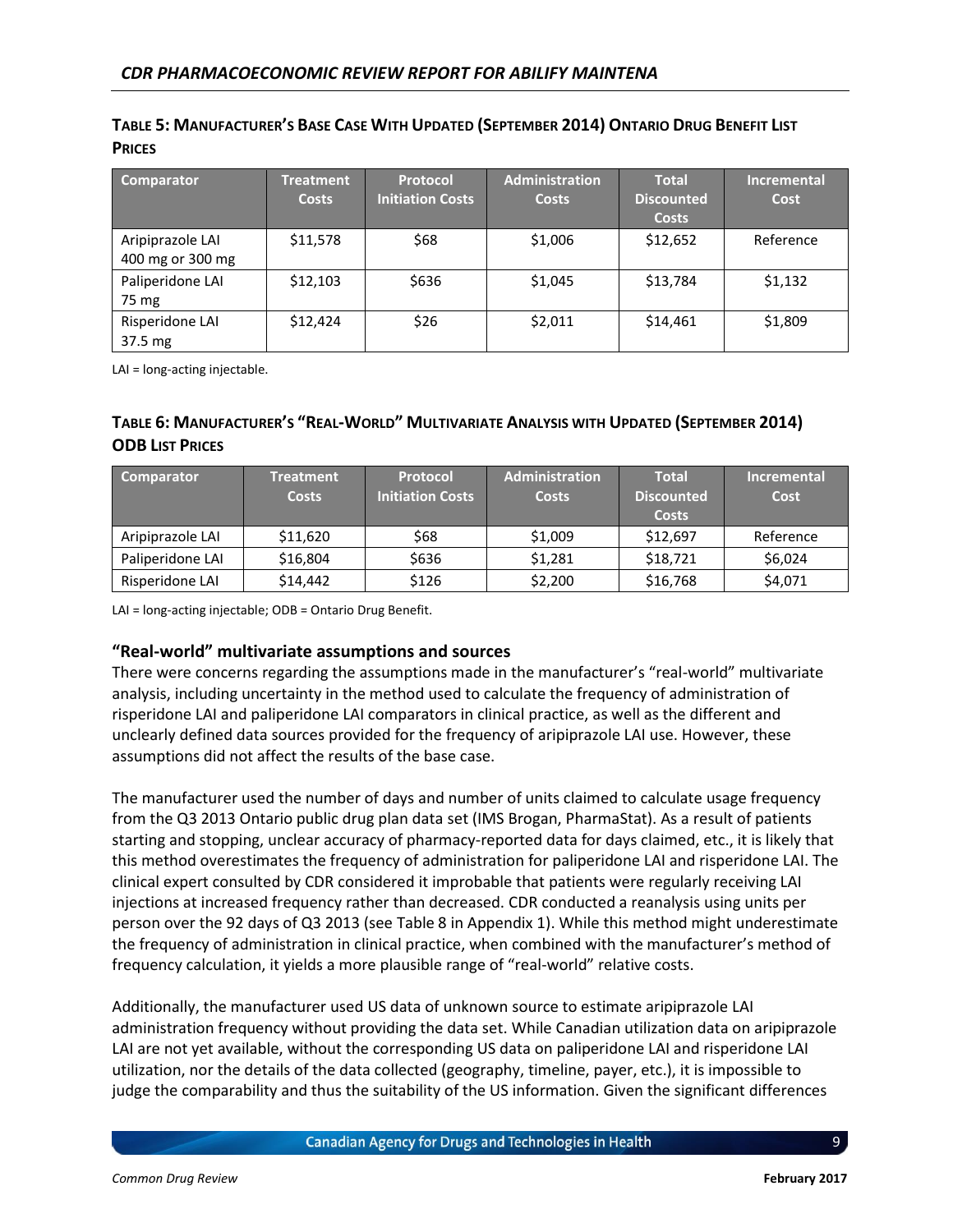between health care systems in the two countries, it is unlikely the two sources of data are compatible. Instead, CDR calculated the relative two-year "real-world" discounted costs when aripiprazole was used at the frequency recommended in the product monograph (every 4.00 weeks), as well as at the Q3 2013 dose market share weighted-average frequency of paliperidone LAI (4.82 weeks) under the assumption that aripiprazole LAI would be used as infrequently in clinical practice as paliperidone, given their identical recommended frequencies [\(Table 7\)](#page-14-0).

| <b>Comparator</b> | <b>Manufacturer's Assumptions</b> |                    | <b>CDR's Two Alternate Assumptions</b> |                    |                   |                    |
|-------------------|-----------------------------------|--------------------|----------------------------------------|--------------------|-------------------|--------------------|
|                   | <b>Total Cost</b>                 | <b>Incremental</b> | <b>Total Cost</b>                      | <b>Incremental</b> | <b>Total Cost</b> | <b>Incremental</b> |
|                   | (Days/Unit                        | Cost               | (Units/                                | Cost               | (Units/Person     | Cost               |
|                   | <b>Frequency</b>                  | (Day/Unit          | <b>Person</b>                          | (Units/Person      | <b>Method</b>     | (Units/Person      |
|                   | Method)                           | <b>Frequency</b>   | <b>Method</b>                          | <b>Method</b>      | Ari q4.82w)       | <b>Method</b>      |
|                   |                                   | Method)            | Ari q4.00w)                            | Ari q4.00w)        |                   | Ari q4.82w)        |
| Aripiprazole      | \$12,697                          | Reference          | \$12,651                               | Reference          | \$10,510          | Reference          |
| LAI               |                                   |                    |                                        |                    |                   |                    |
| Paliperidone      | \$18,721                          | \$6,024            | \$12,817                               | \$166              | \$12,817          | \$2,307            |
| LAI               |                                   |                    |                                        |                    |                   |                    |
| Risperidone       | \$16,768                          | \$4,071            | \$13,471                               | \$820              | \$13,471          | \$2,961            |
| LAI               |                                   |                    |                                        |                    |                   |                    |

<span id="page-14-0"></span>

| TABLE 7: COMPARISON OF MANUFACTURER'S AND CDR'S "REAL-WORLD" MULTIVARIATE ANALYSIS RESULTS |
|--------------------------------------------------------------------------------------------|
|--------------------------------------------------------------------------------------------|

Ari = aripiprazole LAI; CDR = CADTH Common Drug Review; q4.00w = administered every 4.00 weeks (product monograph– recommended frequency); q4.82w = administered every 4.82 weeks (weighted-average paliperidone frequency).

When used together as a plausible range, the manufacturer's and CDR's "real-world" sensitivity analyses yield a two-year discounted cost range for aripiprazole LAI of \$10,510 to \$12,697, making it \$166 to \$6,024 less expensive than paliperidone LAI (\$12,817 to \$18,721) and \$820 to \$4,071 less expensive than risperidone LAI (\$13,471 to \$16,768). (See [Table 7.](#page-14-0))

# **4. ISSUES FOR CONSIDERATION**

- Patient input identified a preference for long-acting medications. Some patients reported increased adherence to their medication and better contact with their physician when using aripiprazole LAI as part of a clinical trial or compassionate supply. Additionally, patients emphasized the individual variability of response to antipsychotics with respect to both effectiveness in lessening symptoms as well as tolerance of side effects. Patients indicated a strong preference for the availability of multiple therapeutic options due to this variation.
- In order to assess the impact of potential changes or variability in pricing, CDR conducted an additional analysis considering the relative cost per dose of aripiprazole LAI compared with paliperidone LAI in various price reduction scenarios for both products (Appendix 2).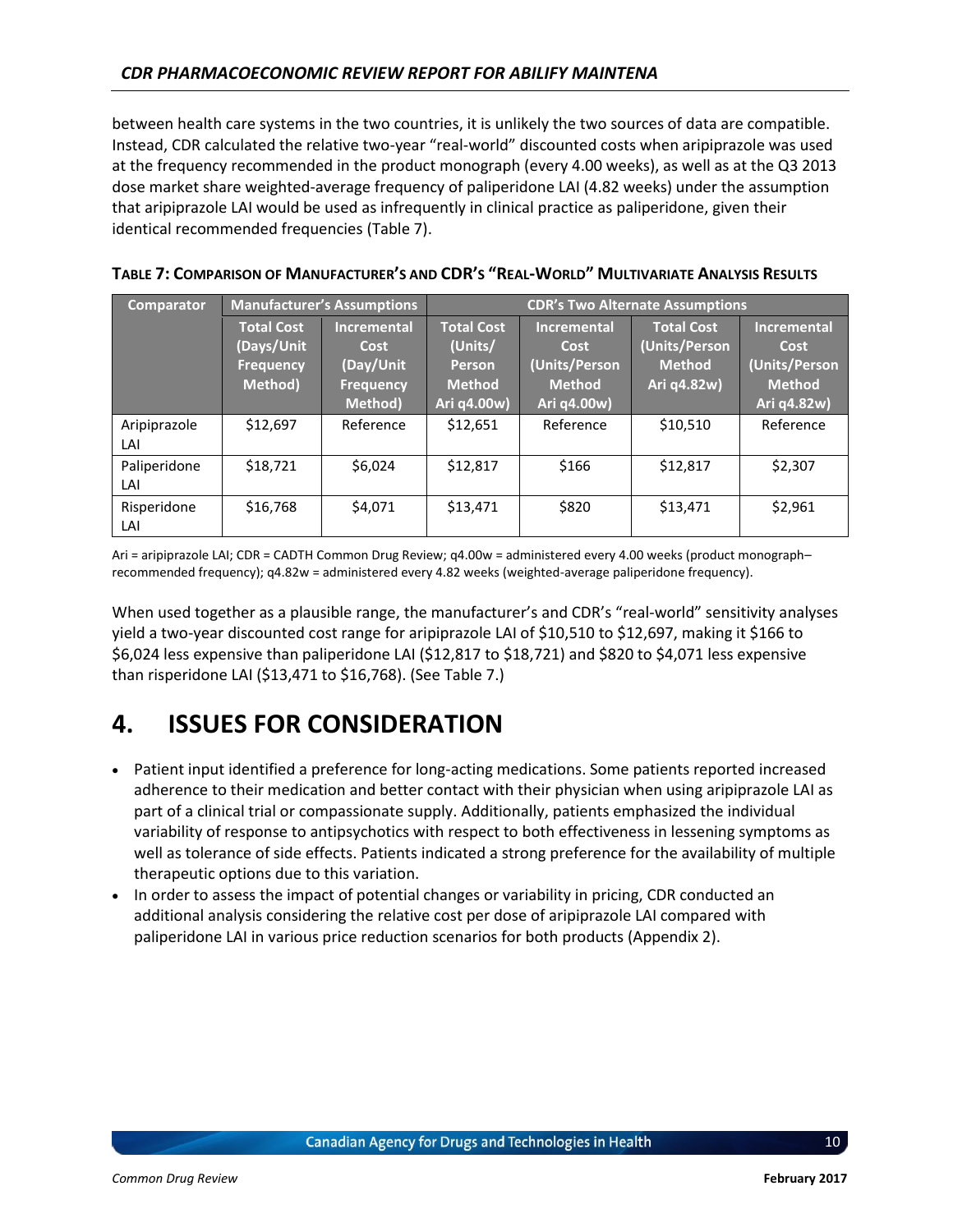# **5. CONCLUSIONS**

At the submitted price, aripiprazole LAI costs substantially more than both oral antipsychotics, including oral aripiprazole (daily cost: \$4.13 to \$4.88), as well as long-acting typical antipsychotics. When compared with other available long-acting injectable atypical antipsychotics, and when loading regimens and administration costs are considered, based on utilization data, aripiprazole LAI could generate savings ranging from \$166 to \$6,024 when compared with paliperidone LAI, and savings ranging from \$820 to \$4,071 when compared with risperidone LAI over two years. The clinical similarity of aripiprazole LAI with paliperidone LAI and risperidone LAI is uncertain due to limitations in the manufacturer's NMA and to the fact that doses used in clinical practice appeared somewhat higher than those used in clinical trials included in the NMA.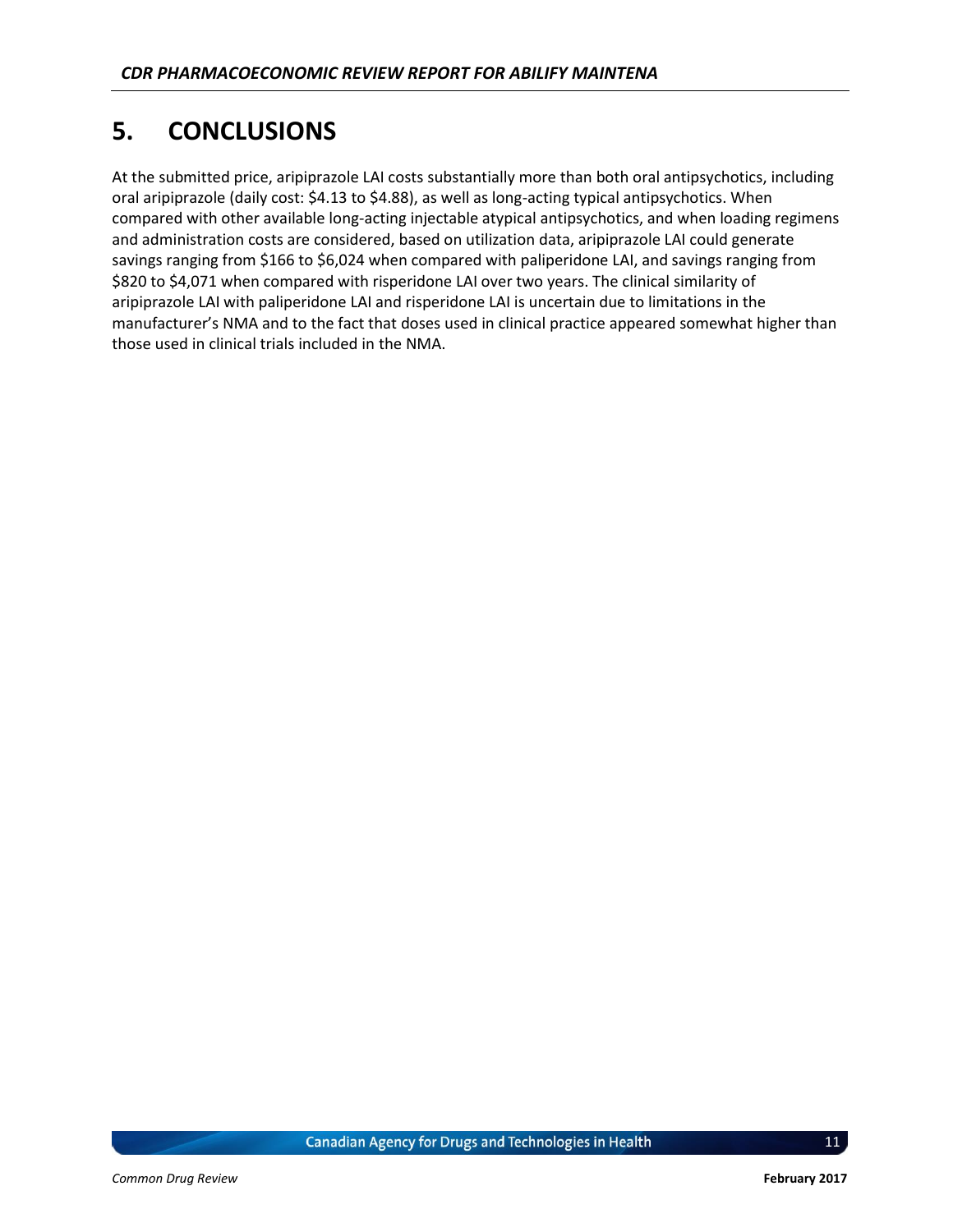# **APPENDIX 1: CADTH COMMON DRUG REVIEW REANALYSIS OF FREQUENCY OF ADMINISTRATION OF PALIPERIDONE AND RISPERIDONE LAI**

<span id="page-16-0"></span>TABLE 8: CADTH COMMON DRUG REVIEW'S "REAL-WORLD" MULTIVARIATE ANALYSIS CALCULATIONS AND **INPUTS**

| Comparator                         | Q3 2013<br><b>Dose</b><br>Distribution <sup>a</sup> | Q3 2013 Units <sup>a</sup> | Q3 2013<br>Persons <sup>a</sup> | Q3 2013<br><b>Units/Person</b> | <b>Frequency of</b><br><b>Administration</b><br>(Weeks) <sup>a</sup> |
|------------------------------------|-----------------------------------------------------|----------------------------|---------------------------------|--------------------------------|----------------------------------------------------------------------|
| Paliperidone LAI<br>50 mg          | 6%                                                  | 570                        | 214                             | 2.66                           | 4.93                                                                 |
| Paliperidone LAI<br>75 mg          | 13%                                                 | 1,174                      | 452                             | 2.60                           | 5.06                                                                 |
| Paliperidone LAI<br>100 mg         | 39%                                                 | 3,504                      | 1,321                           | 2.65                           | 4.95                                                                 |
| Paliperidone LAI<br>150 mg         | 42%                                                 | 3,721                      | 1,305                           | 2.85                           | 4.61                                                                 |
| Risperidone LAI<br>$25 \text{ mg}$ | 28%                                                 | 4,888                      | 936                             | 5.22                           | 2.52                                                                 |
| Risperidone LAI<br>37.5 mg         | 26%                                                 | 4,684                      | 806                             | 5.81                           | 2.26                                                                 |
| Risperidone LAI<br>50 mg           | 46%                                                 | 7,968                      | 1,335                           | 5.97                           | 2.20                                                                 |
| Aripiprazole LAI<br>300 mg         | 20%                                                 | N/A                        | N/A                             | N/A                            | 4.00 or $4.82^c$                                                     |
| Aripiprazole LAI<br>400 mg         | 80%                                                 | N/A                        | N/A                             | N/A                            | 4.00 or $4.82^c$                                                     |

LAI = long-acting injectable.

<sup>a</sup> Q3 2013 units and persons extracted from IMS Brogan PharmaStat Ontario Public Database. Dose market share estimations are unchanged from the manufacturer's analysis.

<sup>b</sup> Example of calculation for paliperidone LAI 50 mg: (# weeks in quarter)/(units/person) = (92/7)/(570/214) = 4.93 week frequency.

 $c$  In the absence of frequency data established as being compatible with that of the comparators, aripiprazole LAI frequency was assumed to be either the product monograph–recommended frequency, or at the same dose market share weighted-average frequency of paliperidone LAI.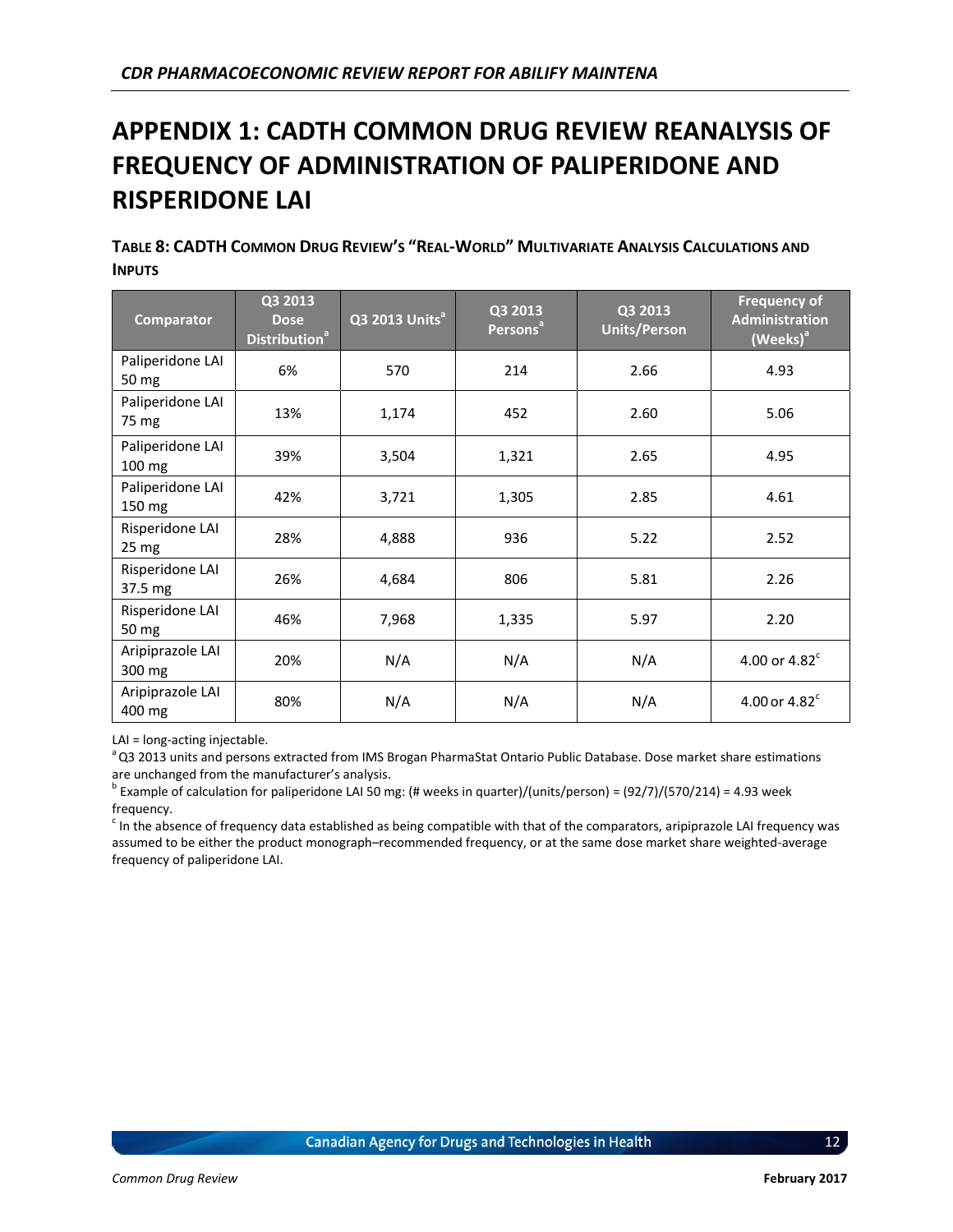### **APPENDIX 2: PRICE REDUCTION SCENARIOS**

In order to assess the impact of potential changes or variability in pricing, the CADTH Common Drug Review (CDR) conducted an additional analysis considering the relative cost per dose of aripiprazole LAI compared with paliperidone LAI in various price reduction scenarios for both products. Only drug costs were considered. The price of paliperidone LAI was based on utilization data from PharmaStat.

<span id="page-17-0"></span>

|                             | $Q3$ 2013 Dose Distribution <sup>a</sup> | ODB List Price (\$) |
|-----------------------------|------------------------------------------|---------------------|
| Paliperidone LAI 50 mg      | 6%                                       | 317.9100            |
| Paliperidone LAI 75 mg      | 13%                                      | 476.8700            |
| Paliperidone LAI 100 mg     | 39%                                      | 476.8700            |
| Paliperidone LAI 150 mg     | 42%                                      | 635.8300            |
| Weighted-average price (\$) |                                          | 534.10              |

LAI = long-acting injectable; ODB = Ontario Drug Benefit.

<sup>a</sup> Based on PharmaStat Ontario 2013 utilization.

#### <span id="page-17-1"></span>TABLE 10: ADDITIONAL COST (SAVINGS) PER DOSE WITH ARIPIPRAZOLE LONG-ACTING INJECTABLE VERSUS **PALIPERIDONE LONG-ACTING INJECTABLE AT VARIOUS PRICE REDUCTION SCENARIOS**

|                                                                                      |                         | Aripiprazole LAI 300 mg or 400 mg (per Dose)  |                                  |                            |                            |  |
|--------------------------------------------------------------------------------------|-------------------------|-----------------------------------------------|----------------------------------|----------------------------|----------------------------|--|
|                                                                                      |                         | <b>Submitted</b><br><b>Price:</b><br>\$456.18 | <b>5% Reduction:</b><br>\$433.37 | 10% Reduction:<br>\$410.56 | 20% Reduction:<br>\$364.94 |  |
|                                                                                      | List Price: \$534.10    | (577.92)                                      | ( \$100.73)                      | (\$123.54)                 | ( \$169.16)                |  |
| <b>Weighted-Average Price</b><br>$\overline{\mathbf{3}}$<br>Paliperidone<br>ber Dose | 5% Reduction: \$507.40  | (551.22)                                      | (574.03)                         | (596.84)                   | (5142.46)                  |  |
|                                                                                      | 10% Reduction: \$480.69 | (524.51)                                      | (547.32)                         | (570.13)                   | (5115.75)                  |  |
|                                                                                      | 20% Reduction: \$427.28 | \$28.90                                       | \$6.09                           | (\$16.72)                  | (562.34)                   |  |

LAI = long-acting injectable; ODB = Ontario Drug Benefit.

Note: Price Source: ODB Formulary (Sept 2014) for paliperidone LAI; manufacturer's confidential price for aripiprazole LAI. Administration, protocol initiation, markups, and dispensing fees not included. Doses are those used in the manufacturer's base-case analysis.

As shown in [Table 10,](#page-17-1) at the submitted price, aripiprazole LAI would remain cost-saving up to a 20% reduction in the price of paliperidone LAI.